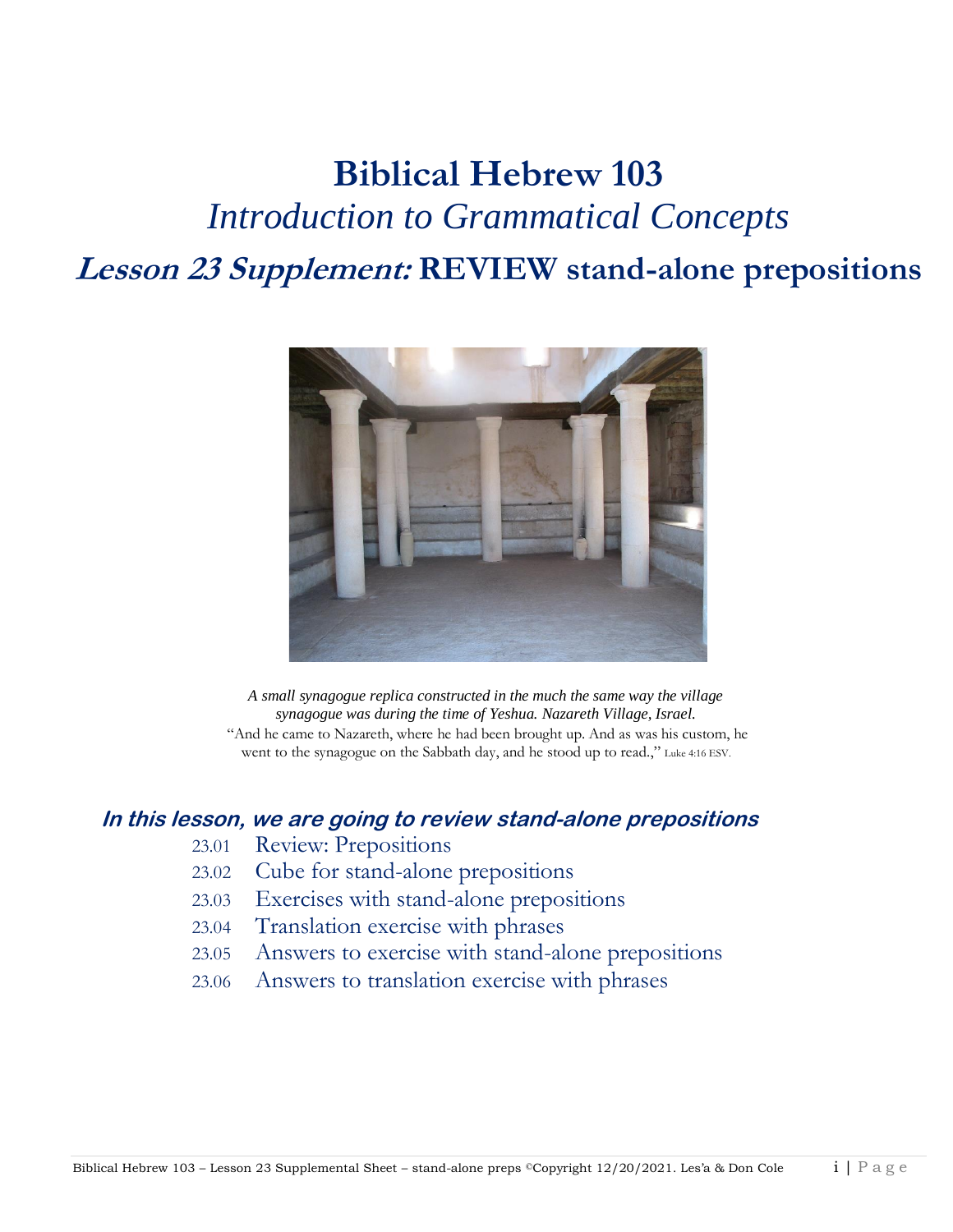#### 23.01 **REVIEW – Prepositions**

**A preposition is a word that provides additional information about the noun or pronoun to which it relates. For example: the book is on the table. (The preposition is on).**

### 23.02 23.02 **Cube for stand-alone prepositions (aka independent prepositions)**

First, let's learn independent, or stand-alone, prepositions. These are words by themselves.

- Examples of independent or stand-alone prepositions:  $\mathbf{M}$  (on, upon<sup>note</sup>), אֱל (to, for), (under),  $\&$   $\mathbf{M}$  (after) (after)
- Examples of independent prepositions in a phrase:

 $before$  the father  $=$  הָאֲב  $after$  the man = שֹׁחֲרֵי הַאִי $\eta$ עַד יִשְׂרַאֱל = Israel (or, as far as)  $I$ srael  $\overline{\text{to}}$  to the mountains  $=$ x אֱל  $from the Torah = \overline{n}$ מְן הַתּוֹרָה  $\underline{\text{on}}$  the land = עֲל  $under a mare (female horse) =  $\overline{op}$$ </u>  $\frac{\text{inside}}{\text{left}}$  the heart (physical condition in the heart, not an emotion) = בְּתוֹךְ  $\frac{\sigma}{2}$ 



note: context is important Hebrew prepositions are translated using various English words. Thus, the context is very important in order to be able to select the correct English word.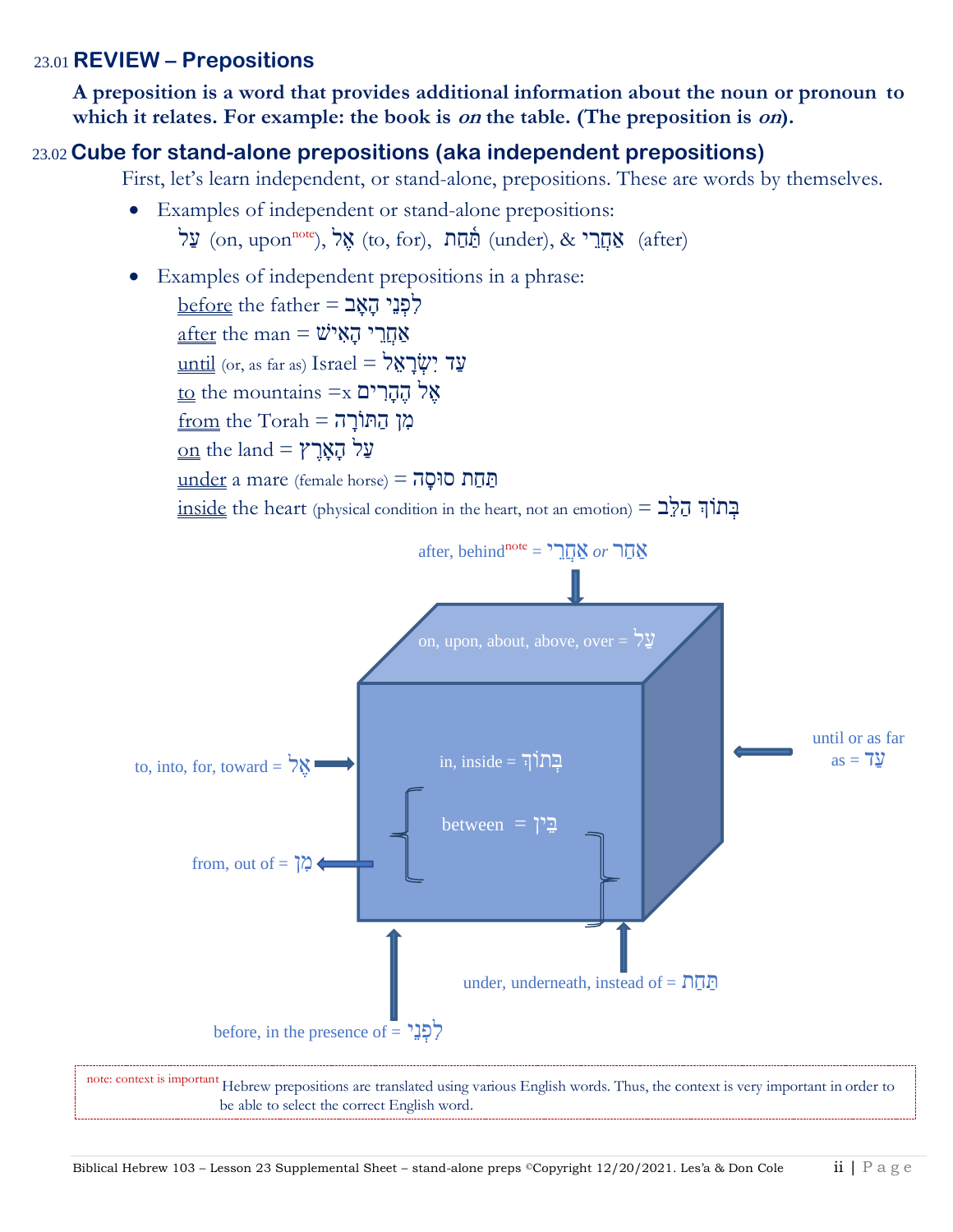## 23.03 **Exercises with stand-alone prepositions**

| Write the English or Hebrew translation & abbreviation for the following:<br>New abbreviations: prep= preposition; N-pr = proper noun |                                                          |                                      |  |
|---------------------------------------------------------------------------------------------------------------------------------------|----------------------------------------------------------|--------------------------------------|--|
| Fill in blanks with<br>Hebrew word/phrase                                                                                             | Fill in blanks with English Translation                  | Fill in blanks with<br>abbreviations |  |
| לִפְנֵי <sub>1</sub>                                                                                                                  | before or in the presence of                             | prep (preposition)                   |  |
| 2. סים                                                                                                                                |                                                          | $N-ms$                               |  |
| לִפְנֵי הָאָב. 3                                                                                                                      |                                                          | prep; art; N-ms                      |  |
| 4.                                                                                                                                    | after the man                                            |                                      |  |
| $5.$ אֱל                                                                                                                              |                                                          |                                      |  |
| 6.                                                                                                                                    | on the land                                              |                                      |  |
| על 7.                                                                                                                                 |                                                          |                                      |  |
| 8.                                                                                                                                    | to the mountains                                         |                                      |  |
| 9. לְן                                                                                                                                |                                                          |                                      |  |
| $10.7$ עַד יִשְׂרָאֵל                                                                                                                 | until or as far as Israel (the country)                  | prep; N-pr-fs                        |  |
| מן הַתּוֹרָה.11                                                                                                                       | from the Torah                                           |                                      |  |
| <u>תַּחַת.12</u>                                                                                                                      |                                                          |                                      |  |
| 13.                                                                                                                                   | under a mare (female horse)                              |                                      |  |
| $14.7$ בְּתוֹךְ                                                                                                                       |                                                          |                                      |  |
| בְּתוֹךְ הַלֵּב.15                                                                                                                    |                                                          |                                      |  |
| ּעַל הָאָרֶץ.16                                                                                                                       |                                                          |                                      |  |
| 17.                                                                                                                                   | after                                                    | prep                                 |  |
| 18.                                                                                                                                   | inside the heart (physical condition, not an<br>emotion) |                                      |  |
| מן הַתּוֹרָה.19                                                                                                                       |                                                          |                                      |  |
| 20.                                                                                                                                   | until or as far as                                       |                                      |  |
| אָל הֶהָרִים.21                                                                                                                       |                                                          |                                      |  |

#### 23.04 **Translation exercise with phrases:**

- 1. After the man
- 2. To the mountains
- 3. Until Israel \_\_\_\_\_\_\_\_\_\_\_\_\_\_\_\_\_\_\_\_\_\_\_\_\_\_\_\_\_\_\_\_\_\_
- 
- 5. On the land

It's amazing to me to understand how much I do not know in Scripture, until I study Hebrew. DH